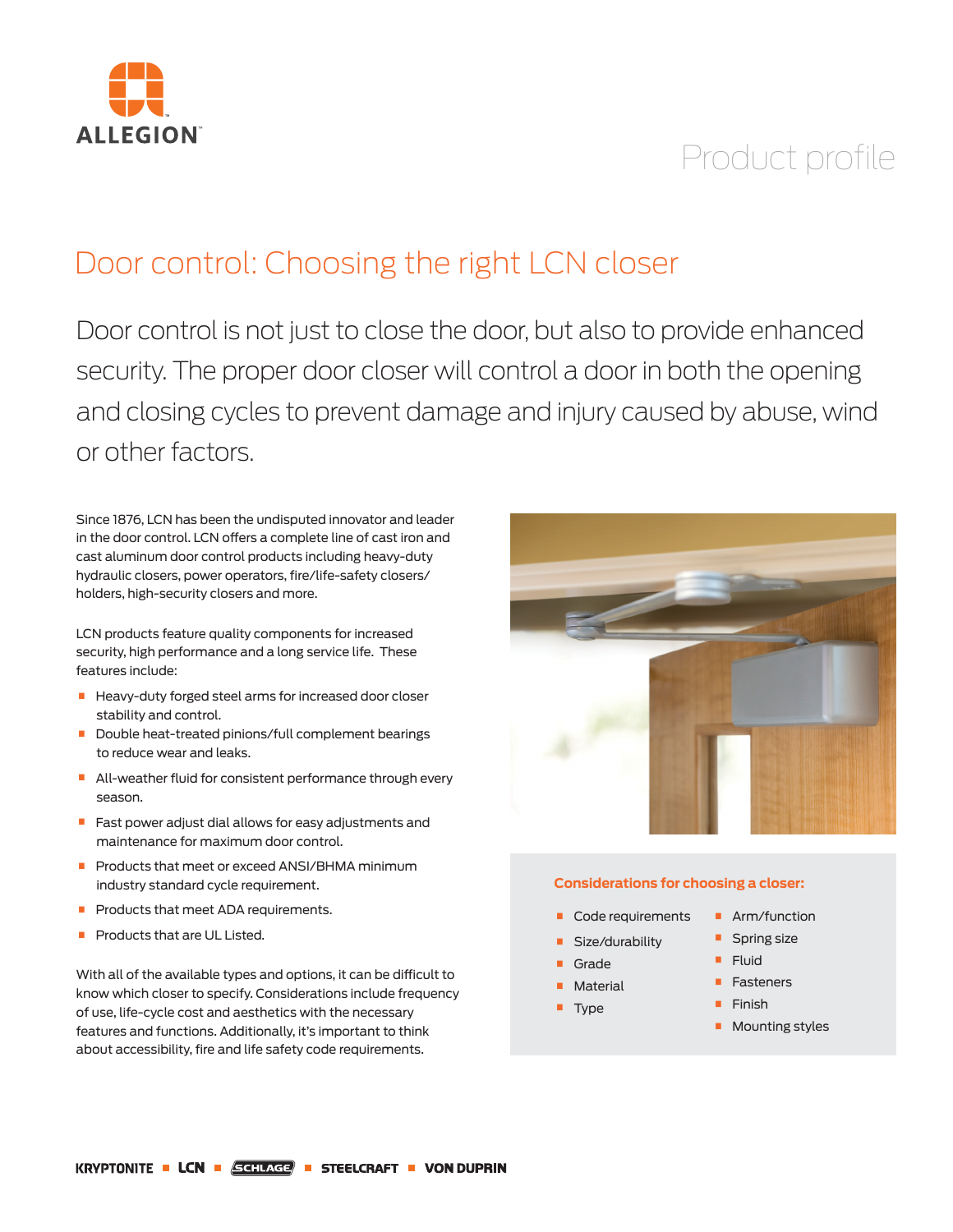

# **Material**

Door closers are made of cast iron or cast aluminum. While cast aluminum closers can be an alternative solution for some facilities and applications with budget constraints, cast iron closers are preferred by many institutions because of the material's compatibility with the high-grade steel components within the closer. Where closers are subject to millions of opening and closing cycles, this durability is extremely important in high-abusive, high-traffic areas.

LCN door closers go through robust testing to ensure you get performance you can trust in real-world applications. Cast iron closers are designed to last for 25-30 years or the life of the building, which provides a lower total cost of ownership and minimizes the risk of malfunctioning or broken closers at a hightraffic opening.

Historically, many specifications have listed cast aluminum closers as equal to cast iron closers. However, these products do not perform the same and are not equal in quality and durability. When writing closers in to the specification, be sure to identify the best product, cast iron or cast aluminum, to meet the performance and durability requirements of the opening.

#### **LCN cast iron closers**

Heavy-duty cast iron was chosen for its durability and strength. It features, superior burst and yield strength, as well as natural graphite that self-lubricates parts, reducing wear. The robust wear eliminates internal leaks and provides minimum porosity.

The 4000 Series is LCN's most durable heavy-duty closer designed for the most demanding, high use and abuse applications. Built from the inside out, the LCN portfolio combines tougher, bolder construction with proven technology—setting the standard for reliability, longevity and value in high-use applications.

# **Below is a list of LCN cast iron closers:**

| <b>Series</b>                            | <b>Type</b>               | <b>Application</b>                                       | <b>Compare to</b>                                     |
|------------------------------------------|---------------------------|----------------------------------------------------------|-------------------------------------------------------|
| 4040XP/<br>4040XPT                       | Surface<br>mounted closer | High traffic                                             | Sargent 281<br>Corbin<br>Russwin 8000,<br>Norton 9500 |
| 4010/4020/<br>4110/4010T/<br>4020T/4110T | Surface<br>mounted closer | Heavy duty,<br>institutional.<br>application<br>specific | N/A                                                   |
| 4030/4030T                               | Surface<br>mounted closer | Interior.<br>moderate traffic                            | Corbin Russwin<br>DC6000                              |
| 4000T                                    | Surface<br>mounted closer | Interior<br>pocket doors                                 | N/A                                                   |
| 1460/1460T                               | Surface<br>mounted closer | Universal for<br>light traffic                           | Corbin Russwin<br>DC6000                              |
| 1260                                     | Surface<br>mounted closer | Universal, ADA                                           | Corbin Russwin<br>DC3000                              |
| 2210/2210DPS                             | High<br>security closer   | Heavy duty,<br>track closer                              | N/A                                                   |
| 4210/4210T/<br>4510/4510T                | High<br>security closer   | Heavy duty,<br>anti-tampering/<br>vandalism              | N/A                                                   |
| 3030/3130                                | Concealed<br>closer       | 1-3/4" interior<br>doors                                 | N/A                                                   |
| 2010/5010                                | Concealed<br>closer       | Institutional.<br>high traffic                           | Sargent 200                                           |

# **LCN cast aluminum closers**

Cast aluminum closers provide an alternative, high-quality, cost effective solution to cast iron closers. LCN cast aluminum closers feature a patented design with the most common holepatterns in the industry.

### **LCN cast aluminum closer models include:**

| <b>Series</b> | <b>Type</b>                  | <b>Application</b>             | <b>Compare to</b>                                             |
|---------------|------------------------------|--------------------------------|---------------------------------------------------------------|
| 4050A*        | Surface<br>mounted<br>closer | High traffic, high<br>abuse    | Norton 7500<br>Sargent 351<br><b>Yale 4400</b><br>Dorma 8900  |
| 1450          | Surface<br>mounted<br>closer | Frequent traffic,<br>low abuse | Norton 8000<br>Sargent 1430<br><b>Yale 3000</b><br>Dorma 8600 |
| 1250          | Surface<br>mounted<br>closer | Low traffic.<br>low abuse      | Norton 1600<br>Sargent 1130<br>Yale 50<br>Dorma 7400          |

\* For direct drop-in replacement for 4050A, contact Technical Support at 877-671-7011.